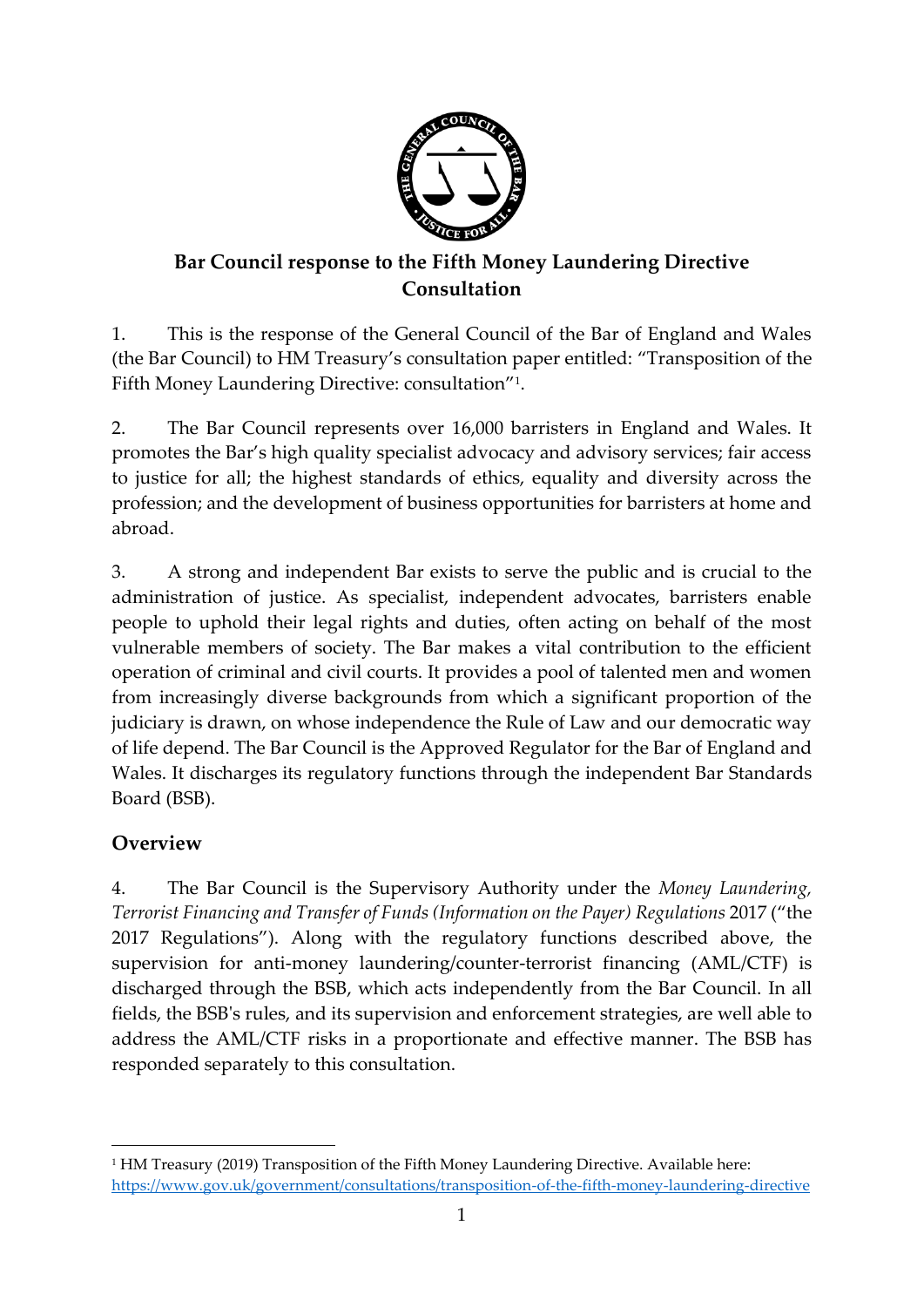5. The Bar Council publishes guidance<sup>2</sup> for barristers to explain their obligations and illustrate best practice for AML/CTF compliance, and will be looking to add further practical assistance and examples into that guidance to further assist barristers in applying it in practice. However, the majority of self-employed barristers do not undertake work that falls within the scope of regulated business for independent legal professionals as defined by regulation 12(1) of the 2017 Regulations.

6. The work of barristers generally consists of advising on and conducting contentious litigation which falls outside the AML 'regulated sector'. Unlike solicitors, self-employed barristers rarely become involved directly in any transactional work and they are not permitted to receive, control or handle client money<sup>3</sup>. Barristers do not, and are not entitled to, administer client accounts. They are only entitled to be paid for their services. As the BSB's approach to supervision is strictly risk based, where a greater risk is identified, then the BSB has more stringent statutory powers under the Legal Services Act 2007 to manage it. Like self-employed barristers, the very small number of BSB regulated entities<sup>4</sup> are not permitted to handle client money.

7. A few barristers in some specialist fields are involved in non-litigation work that might fall within the 'regulated sector' (e.g. tax barristers and chancery barristers involved in advising on trust documentation), but they are generally instructed by other professionals (usually solicitors) who will deal with the lay client and who will therefore be better placed to deal with AML/CTF issues and should already have addressed them.

8. The Bar Council has only responded to those questions in the consultation which may present some relevance to the Bar, namely questions 1-2 (combined), 47, 49, 53, 57, 59, 60, 61, 64, 66, 67, 68, 72, 73, 75, 77, 77-79 (combined), 88, 96 and 97.

#### **Chapter 2 – New obliged entities**

#### **Question 1: What additional activities should be caught within this amendment**

**Question 2: In your view, what will be the impact of expanding the definition of tax advisor? Please justify your answer and specify, where possible, the costs and benefits of this change.**

**<sup>.</sup>** <sup>2</sup> Bar Council "Money Laundering and Terrorist Financing" available here: <https://www.barcouncilethics.co.uk/documents/money-laundering-terrorist-financing/> <sup>3</sup> BSB Handbook Rule C73, available here:

[https://www.barstandardsboard.org.uk/media/1983861/bsb\\_handbook\\_april\\_2019.pdf](https://www.barstandardsboard.org.uk/media/1983861/bsb_handbook_april_2019.pdf) <sup>4</sup> The current list of BSB entities is published on their website here:

[https://www.barstandardsboard.org.uk/regulatory-requirements/entities,-including-alternative](https://www.barstandardsboard.org.uk/regulatory-requirements/entities,-including-alternative-business-structures/)[business-structures/](https://www.barstandardsboard.org.uk/regulatory-requirements/entities,-including-alternative-business-structures/)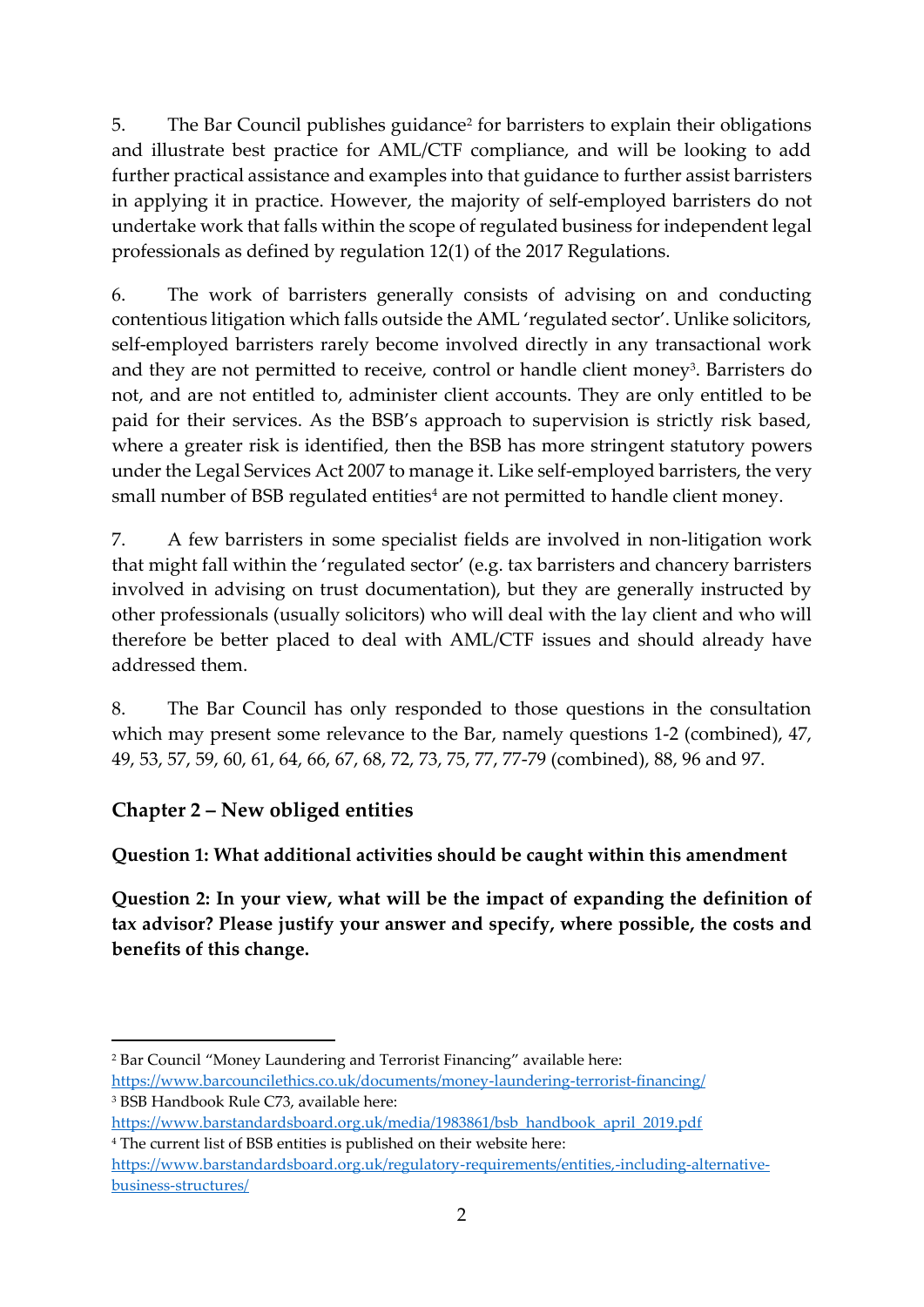9. The case for the expansion of the category of "tax advisor" has not been clearly made out. The category of tax adviser that is not already covered by the existing rules but which needs to be brought within the regime is not made clear. The result of the proposed change would appear to be the imposition of a further and considerable regulatory burden for those who already have to work out whether they have "tax adviser" status for a questionable or at least, ill-defined, policy benefit.

### **Chapter 4 – Customer due diligence (CDD) measures**

**Question 47: To what extent would removing 'reasonable measures' from regulation 28(3)(b) and (4)(c) be a substantial change? If so, would it create any risks or have significant unintended consequences?**

10. The current requirement that relevant persons must, where a customer is a body corporate, take 'reasonable measures' to determine and verify the law to which a body corporate is subject, its constitution and the full names of the board of directors and the senior persons responsible for the operations of the body corporate is consistent with the risk-based approach that informs the 2017 Regulations. Replacing 'reasonable measures' with a 'requirement to verify and determine' departs from the risk-based approach and might well lead to a 'mechanical' approach to CDD, adding to the regulatory burden but not enhancing the fight against money laundering and the financing of terrorism.

#### **Question 49: Do related ML/TF risks justify introducing an explicit CDD requirement for relevant persons to understand the ownership and control structure of customers? To what extent do you already gather this information as part of CDD obligations?**

11. The Bar Council suggests that clarification of the obligation on relevant persons in respect of the nature of their customer's business and its ownership and control would be helpful but, consistent with the risk-based approach that informs the 2017 Regulations, would propose that this remain subject to a 'reasonable measures' standard currently adopted by reg. 28(3)(b) and 4(c).

# **Chapter 5 – Obliged entities: beneficial ownership requirements**

**Question 53: Do respondents agree with the envisaged approach for obliged entities checking registers, as set out in this chapter (for companies) and chapter 9 (for trusts)?**

12. The Bar Council agrees with the approach envisaged, in particular its focus upon *new* business relationships only.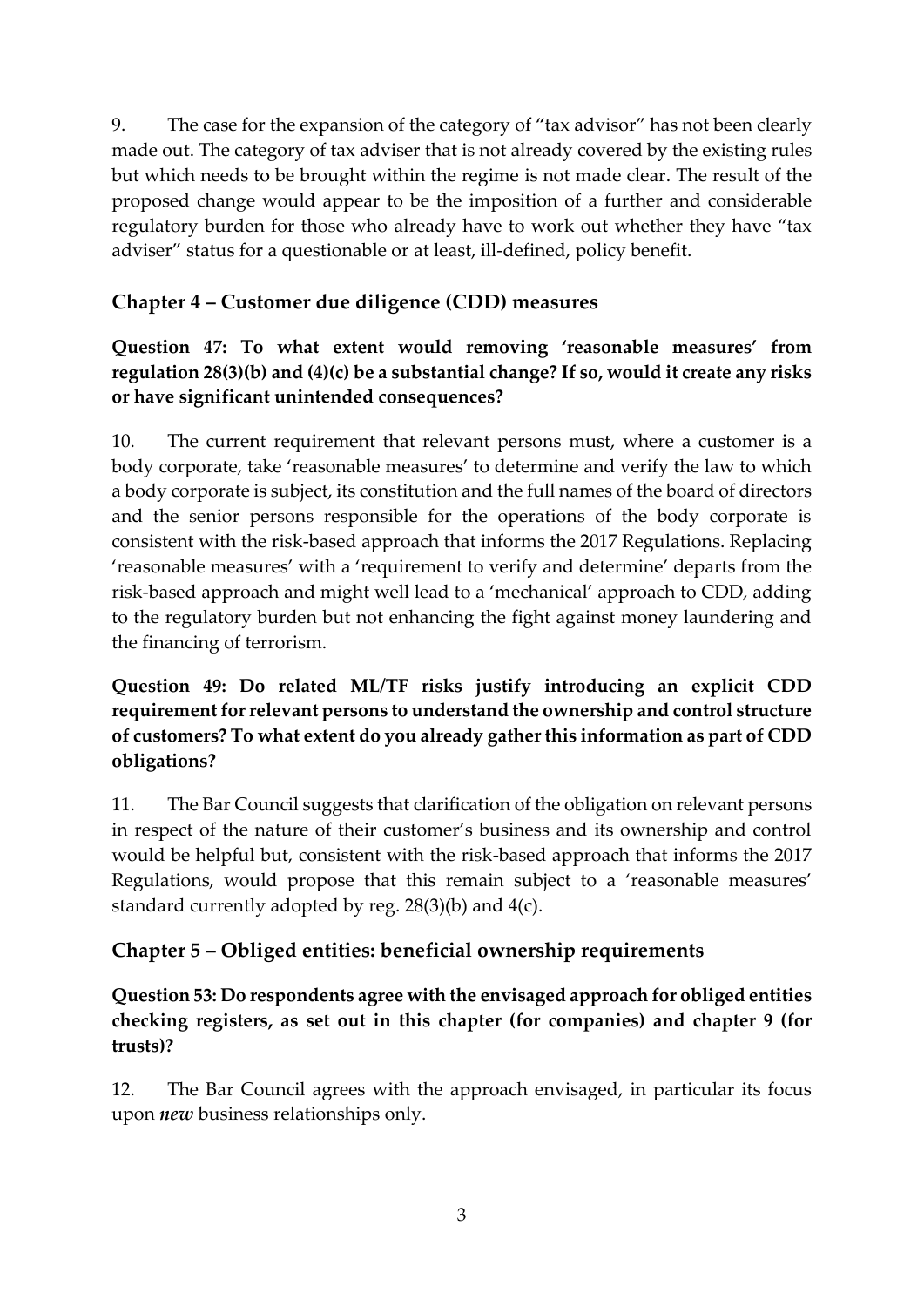#### **Chapter 6 – Enhanced due diligence**

**Question 57: Are there any other views that the government should consider when transposing these Enhanced Due Diligence measures to ensure that they are proportionate and effective in combatting money laundering and terrorist financing?**

13. The Bar Council notes and supports the government's intention to narrow the definition of business relationships or transactions "involving" high-risk third countries as set out at para 6.14. The nature of the enhanced due diligence undertaken should relate to the risk presented and should be proportionate to the level of that risk.

#### **Chapter 7 – Politically exposed persons**

**Question 59: Do you agree that the UK functions identified in the FCA's existing guidance on PEPs, and restated above, are the UK functions that should be treated as prominent public functions?**

14. The Bar Council agrees that the UK functions identified in the FCA's existing guidance on PEPs, and restated above, are the UK functions that should be treated as prominent public functions.

**Question 60: Do you agree with the government's envisaged approach to requesting UK-headquartered intergovernmental organisations to issue and keep up to date a list of prominent public functions within their organisation?**

15. The Bar Council agrees with the government's envisaged approach to this issue.

# **Chapter 8 – Mechanisms to report discrepancies in beneficial ownership information**

**Question 61: Do you have any views on the proposal to require obliged entities to directly inform Companies House of any discrepancies between the beneficial ownership information they hold, and information held on the public register at Companies House?**

16. The Bar Council considers that obliged entities should only be required to inform Companies House of any discrepancies between the beneficial ownership information they hold and information held on the public register at Companies House where the corporate entity is taken on or retained as a client.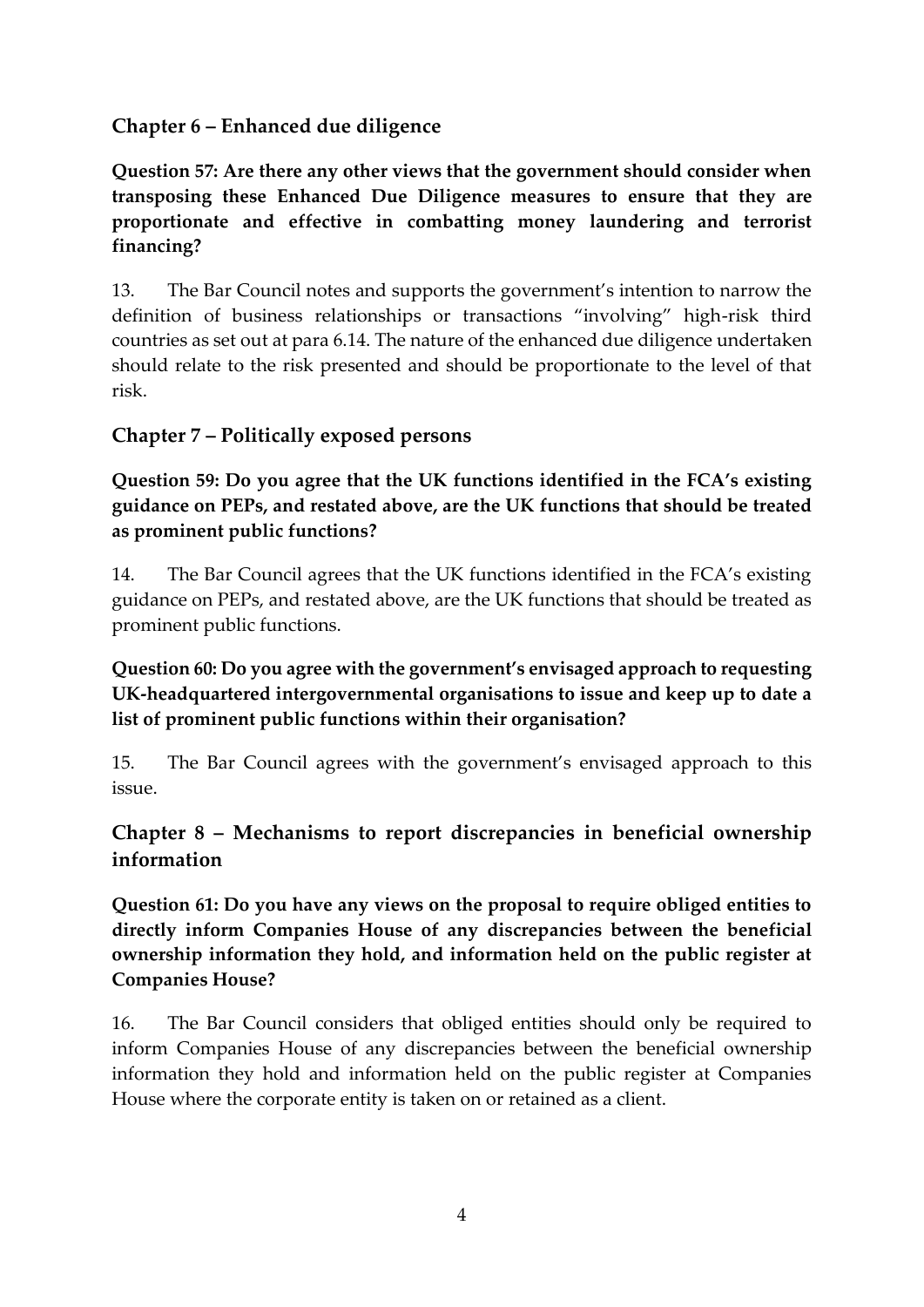#### **Chapter 9 – Trusts Registration Service**

**Question 64: Do respondents have views on the UK's proposed approach to the definition of express trusts? If so, please explain your view, with reference to specific trust type. Please illustrate your answer with evidence, named examples and propose your preferred alternative approach if relevant.**

17. The Bar Council notes that the new regime will leave the identification of relevant trusts to trustees (para 9.12 of the consultation). This seems to exempt the Government from framing the obligation with precision, instead placing a significant regulatory burden on trustees. While the basic idea of what is an "express trust" is, *prima facie*, acceptable, the Bar Council believes that compliance with the details of the proposal will not be straightforward. It is significant that HMRC will run a further consultation exercise later this year (as noted at para 9.4). The Bar Council has strong reservation as to whether there will be any proportionate policy benefit produced by requiring, for example, that every will, trust or bare trust be registered.

# **Question 66: Do you have any comments on the government's proposed view that any obligation to register an acquisition of UK land or property should mirror existing registration criteria set by each of the UK's constituent parts?**

18. The Bar Council considers the proposal to be an acceptable approach.

**Question 67: Do you have views on the government's suggested definition of what constitutes a business relationship between a non-EU trust and a UK obliged entity?**

19. The Bar Council considers the proposal to be an acceptable approach.

### **Question 68: Do you have any comments on the government's proposed view of an 'element of duration' within the definition of 'business relationship'?**

20. The Bar Council notes that the concept of the duration of a business relationship seems fraught with difficulties. It is not clear, for example, whether there is to be a fixed period, a form of rolling-period, or a type of qualitative judgement made in each situation, when defining what constitutes an "element of duration". Moreover, it is unclear as to what is meant by "working interactions" (para 9.19 of the consultation).

21. The Bar Council notes that the business relationship in a barrister's situation, is for the vast majority of cases with a professional client such as a solicitor, who instructs the barrister on specific instructions as opposed to a general retainer. Defining whether or not their situation falls under the 12 month period, therefore, is likely to defy calculation and may require an arbitrary estimation. Initial instructions may be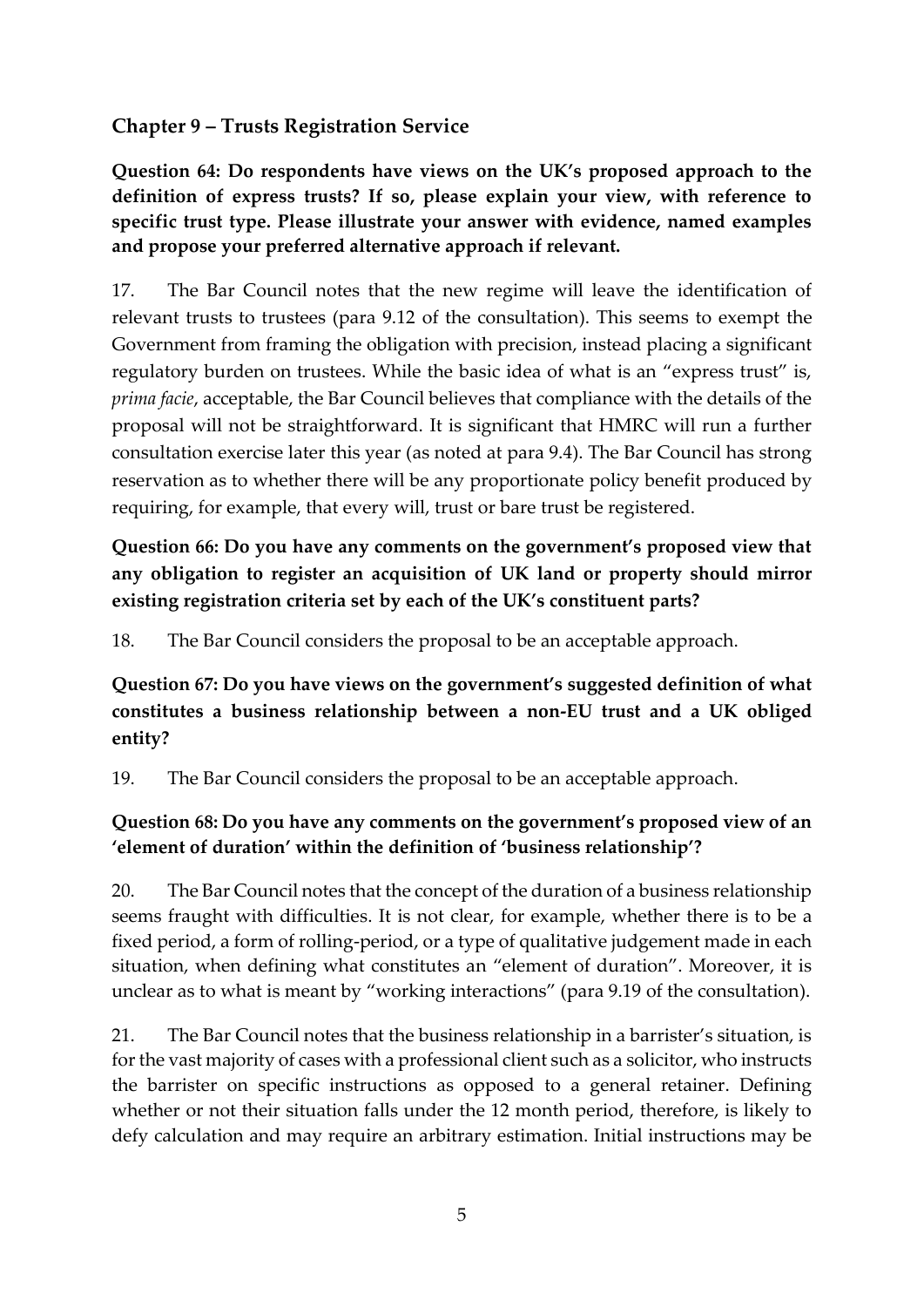only the start of subsequent instructions, which may, if considered together, take the "business relationship" over the threshold of 12 months.

#### **Question 72: Does the proposed deadline for existing unregistered trusts of 31 March 2021 cause any unintended consequences for trustees or their agents? If so, please describe these, and suggest an alternative approach and reasons for it.**

22. The Bar Council notes that the proposed deadline of 31 March 2021 for unregistered trusts should allow sufficient time for compliance.

### **Question 73: Does the proposed 30 day deadline for trusts created on or after 1 April 2020 cause any unintended consequences for trustees or their agents? If so, please describe these, and suggest an alternative approach and reasons for it.**

23. The deadline for trusts created on or after 1 April 2020 (30 day period) seems to be too short given the need to consult on the new regime, pass legislation and then permit time for education in relation to the changes and preparation to ensure compliance. It is also submitted that the suggestion that such a process could be completed in a sensible fashion by Spring 2020 is somewhat optimistic.

# **Question 75: Do you have any views on the best way for trustees to share the information with obliged entities? If you consider there are alternative options, please state what these are and the reasoning behind it.**

24. The Bar Council notes with caution that the regime envisaged is somewhat disproportionate in that its design seeks to place the regulatory burdens entirely upon the private sector operators. While this element is not specifically being consulted upon, the Bar Council would query this assumption being made in para 9.37 of the consultation.

# **Question 76: Do you have any comments on the proposed definition of legitimate interest? Are there any further tests that should be applied to determine whether information can be shared?**

25. The Bar Council notes that the entitlement of a third-party to access the relevant information is to be justified by reference to a "legitimate interest". The Bar Council urges that, however that interest is subsequently defined, it must be subject to a high statutory threshold. Save for where there are genuine issues in relation to serious criminality such as money laundering or terrorist financing, the right to privacy must be afforded all due protection. The Bar Council supports the existence of a "clear and robust system to ensure that data is only released when [there is confidence] that a request meets the definition in full and that disclosure does not impede progress of ongoing law enforcement investigations" (para 9.46 of the consultation), but cannot support anything less rigorous that that.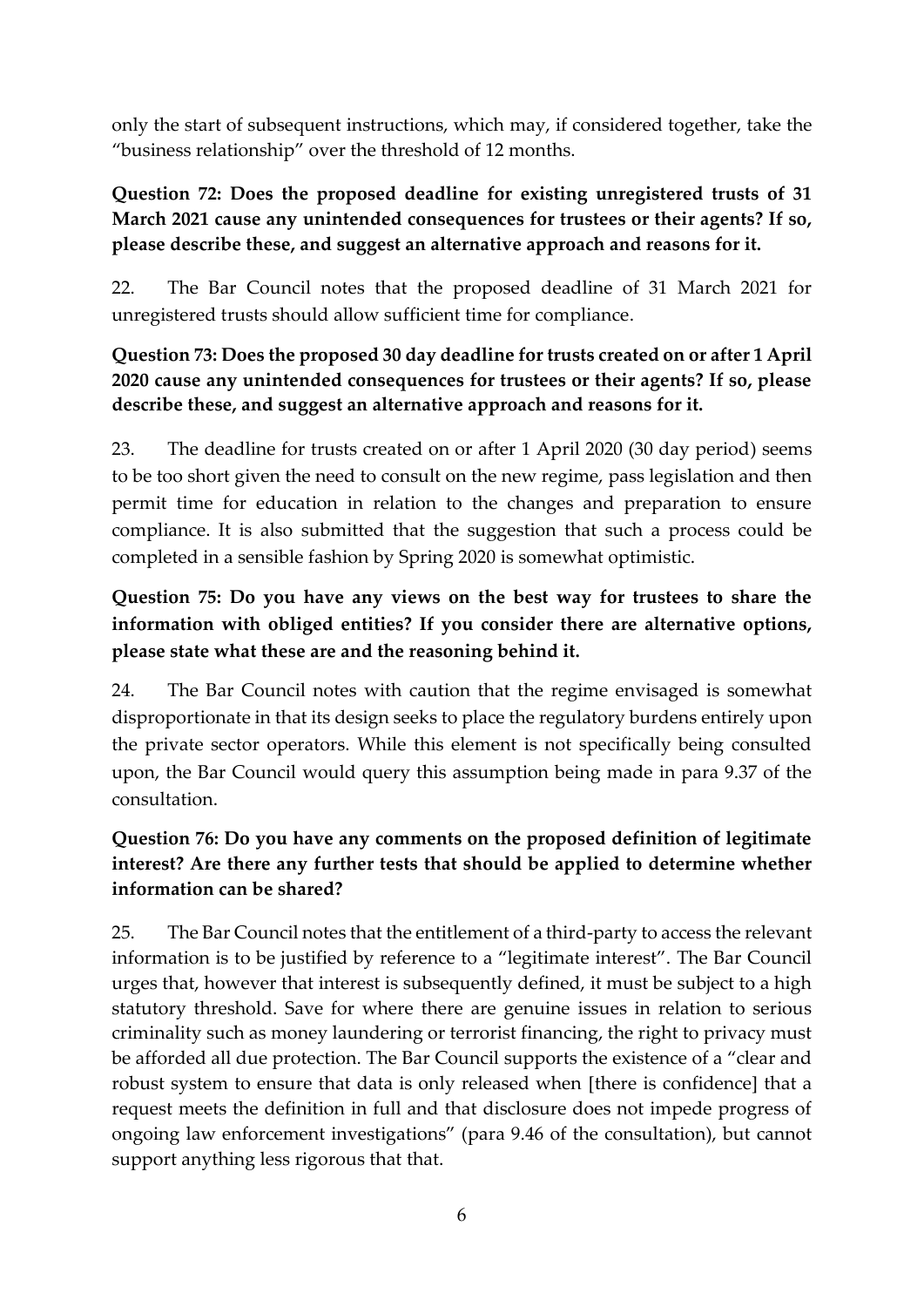#### **Questions 77-79**

**Do the definitions of 'ownership or control' and 'corporate and other legal entity' cover all circumstances in which a trust can indirectly own assets through some kind of entity? If not, please set out the additional circumstances which you believe should be included, with rationale and evidence.** 

**Do you have any views on possible definitions of 'other legal entity'? Should this be defined in legislation?**

**Does the proposed use of the PSC test for 'corporate and other legal entity', which are designed for corporate entities, present any difficulties when applied to noncorporate entities?**

26. These questions seek to identify how notions of ownership and control might be defined. The Bar Council notes that it would be possible either to follow the Companies Act tests, or to adopt tests from the tax code. The Bar Council strongly urges that the regime takes one of these courses and does not create its own, bespoke, tests which are likely to lead to confusion among the sectors and a greater regulatory burden.

# **Chapter 11: Requirement to publish an annual report**

# **Question 88: Do you think it would still be useful for the Treasury to continue to publish its annual overarching report of the supervisory regime as required by regulation 51 (3)?**

27. The Bar Council does not object to this proposal, but submits that if it is introduced, self-regulatory bodies should not also be required to duplicate their versions of such reports based on the same or similar data, and be obliged to submit the same to various authorities. In order to avoid unnecessarily burdening the selfregulatory bodies, if this is implemented, it should be a 'one-stop shop'.

# **Chapter 14: Additional technical requirements to the MLRs**

### **Question 96: Do you agree with our proposed changes to information-sharing powers of regulations 51, 52?**

28. While the Bar Council does not object in principle to information sharing between HM Treasury and OPBAS being made more explicit in the Regulations, we strongly suggest that any changes which result in additional information sharing by supervisors should be consulted on separately.